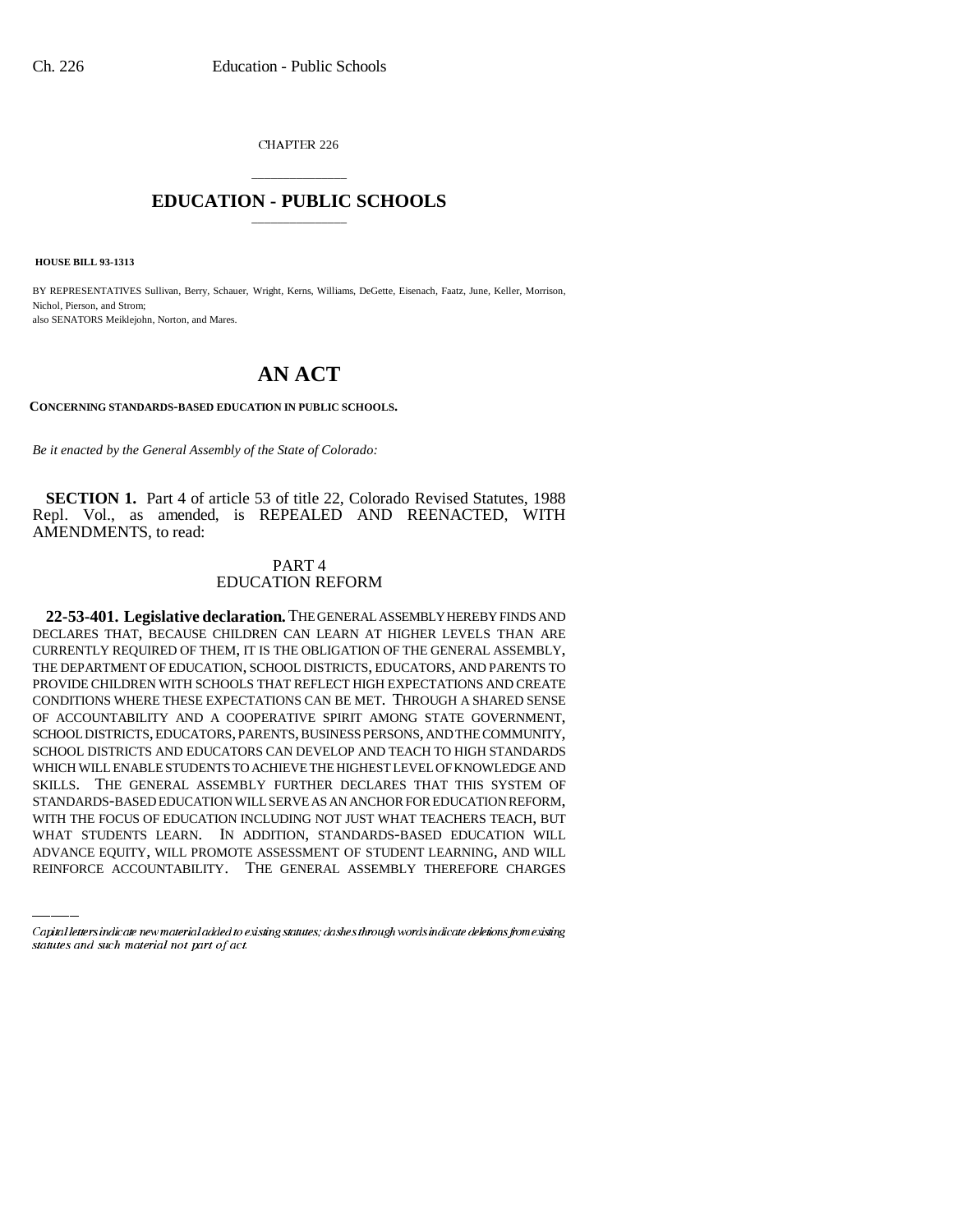SCHOOL DISTRICTS WITH THE RESPONSIBILITY TO DEVELOP CONTENT STANDARDS, PROGRAMS OF INSTRUCTION, AND ASSESSMENTS THAT REFLECT THE HIGHEST POSSIBLE EXPECTATIONS. THE GENERAL ASSEMBLY FURTHER DECLARES THAT THE ULTIMATE GOAL OF THIS PART 4 IS TO ENSURE THAT COLORADO'S SCHOOLS HAVE STANDARDS WHICH WILL ENABLE TODAY'S STUDENTS OF ALL CULTURAL BACKGROUNDS TO COMPETE IN A WORLD ECONOMY IN THE TWENTY-FIRST CENTURY.

**22-53-402. Definitions.** AS USED IN THIS PART 4, UNLESS THE CONTEXT OTHERWISE REQUIRES:

(1) "ASSESSMENTS" MEANS THE METHODS USED TO COLLECT EVIDENCE OF WHAT A STUDENT KNOWS OR IS ABLE TO DO.

(2) "BOARD" MEANS THE STATE BOARD OF EDUCATION.

(3) "COMMISSION" MEANS THE COLORADO COMMISSION FOR ACHIEVEMENT IN EDUCATION CREATED IN SECTION 22-53-301.

(4) "CONTENT STANDARD" MEANS A COMPILATION OF SPECIFIC STATEMENTS OF WHAT A STUDENT SHOULD KNOW OR BE ABLE TO DO RELATIVE TO A PARTICULAR ACADEMIC AREA.

(5) "COUNCIL" MEANS THE STATE STANDARDS AND ASSESSMENTS DEVELOPMENT AND IMPLEMENTATION COUNCIL.

(6) "DEPARTMENT" MEANS THE DEPARTMENT OF EDUCATION.

(7) "DISTRICT" MEANS ANY PUBLIC SCHOOL DISTRICT ORGANIZED UNDER THE LAWS OF COLORADO, EXCEPT A JUNIOR COLLEGE DISTRICT.

(8) "DISTRICT BOARD" MEANS THE BOARD OF EDUCATION OF A SCHOOL DISTRICT.

(9) "PERFORMANCE LEVEL" MEANS THE LEVEL OF ACHIEVEMENT BY A STUDENT ON AN ASSESSMENT RELATIVE TO A CONTENT STANDARD. THE ACCEPTABLE PERFORMANCE LEVEL RECOMMENDED BY THE COUNCIL, PURSUANT TO SECTION 22-53-405 (2), AND ADOPTED BY THE BOARD, PURSUANT TO SECTION 22-53-406 (3), AND THE ACCEPTABLE PERFORMANCE LEVEL ADOPTED BY ANY DISTRICT, PURSUANT TO SECTION 22-53-407 (2), SHALL MEAN THE STUDENT HAS THE SUBJECT MATTER KNOWLEDGE AND ANALYTICAL SKILLS NECESSARY TO SUCCEED AT SUBSEQUENT GRADE LEVELS. FOR GRADUATING STUDENTS, SUCH ACCEPTABLE PERFORMANCE LEVEL SHALL MEAN THE STUDENT HAS THE SUBJECT MATTER KNOWLEDGE AND ANALYTICAL SKILLS THAT ALL HIGH SCHOOL GRADUATES SHOULD HAVE FOR DEMOCRATIC CITIZENSHIP, RESPONSIBLE ADULTHOOD, POSTSECONDARY EDUCATION, AND PRODUCTIVE CAREERS.

(10) "PROGRAMS OF INSTRUCTION" MEANS A DESCRIPTION OF THE EDUCATIONAL EXPERIENCES AND CURRICULUM WHICH WILL ENABLE STUDENTS TO ACHIEVE CONTENT STANDARDS.

(11) "STANDARDS-BASED EDUCATION" MEANS A SYSTEM OF INSTRUCTION FOCUSED ON STUDENT LEARNING OF CONTENT STANDARDS.THIS SYSTEM ALIGNS PROGRAMS OF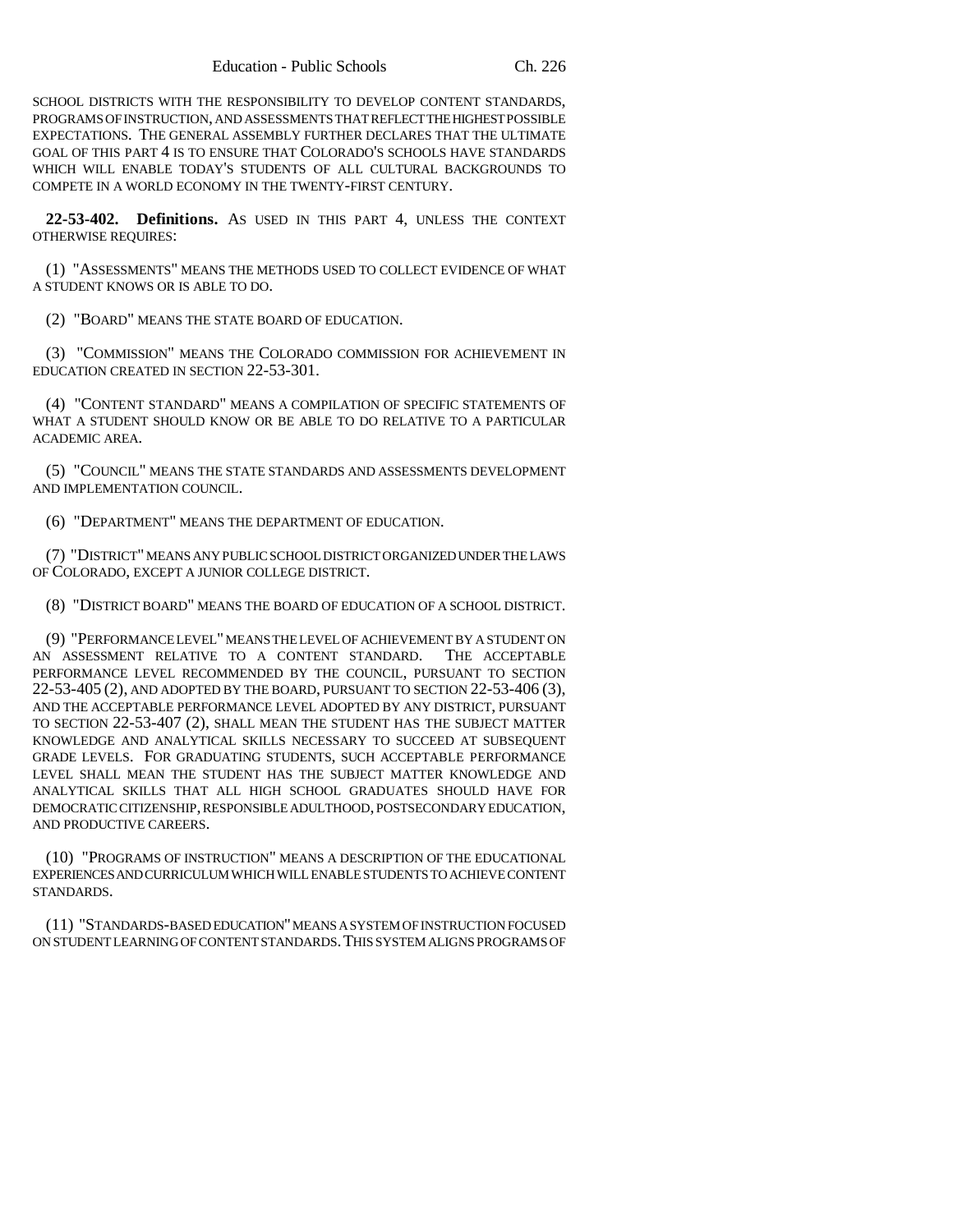INSTRUCTION AND ASSESSMENTS WITH THE CONTENT STANDARDS. THE IMPLEMENTATION OF "STANDARDS-BASED EDUCATION" SHALL NOT REQUIRE DISTRICTS TO ABANDON THE USE OF CARNEGIE UNITS, TO ABANDON A LETTER GRADE SYSTEM, TO ADOPT OUTCOME-BASED METHODS OF TEACHING, OR TO USE STUDENT PORTFOLIOS IN PLACE OF ASSESSMENTS.

**22-53-403. Commitment to equity and excellence.** (1) ALL ACTIVITIES UNDERTAKEN PURSUANT TO THIS PART 4 SHALL REFLECT A STRONG COMMITMENT TO EQUITY AND EXCELLENCE ON THE PART OF THE COUNCIL, THE DEPARTMENT, THE BOARD, AND DISTRICTS. THE COUNCIL, IN THE DEVELOPMENT AND RECOMMENDATION OF STATE MODEL CONTENT STANDARDS, STATE ASSESSMENTS, AND MODEL PROFESSIONAL EDUCATOR DEVELOPMENT MATERIALS AND PILOT PROGRAMS PURSUANT TO SECTION 22-53-405, THE BOARD IN THE ADOPTION OF THE STATE MODEL CONTENT STANDARDS AND STATE ASSESSMENTS PURSUANT TO SECTION 22-53-406, AND DISTRICTS IN THE ADOPTION OF CONTENT STANDARDS AND IMPLEMENTATION PLANS PURSUANT TO SECTION 22-53-407, SHALL CONSCIOUSLY AVOID GENDER OR CULTURAL BIAS AND SHALL ACTIVELY ADDRESS THE NEEDS OF SYSTEMS AND METHODS FOR THE EDUCATION OF HANDICAPPED CHILDREN.

(2) EVERY RESIDENT OF THE STATE SIX YEARS OF AGE OR OLDER BUT UNDER TWENTY-TWO YEARS OF AGE HAS A FUNDAMENTAL RIGHT TO A FREE PUBLIC EDUCATION THAT ASSURES THAT SUCH RESIDENT SHALL HAVE THE OPPORTUNITY TO ACHIEVE THE CONTENT STANDARDS ADOPTED PURSUANT TO THIS PART 4 AT A PERFORMANCE LEVEL WHICH IS SUFFICIENT TO ALLOW SUCH RESIDENT TO BECOME AN EFFECTIVE CITIZEN OF COLORADO AND THE UNITED STATES, A PRODUCTIVE MEMBER OF THE LABOR FORCE, AND A SUCCESSFUL LIFELONG LEARNER.

**22-53-404. State standards and assessments development and implementation council - creation - membership.** (1) (a) THERE IS HEREBY CREATED, WITHIN THE DEPARTMENT OF EDUCATION, THE STATE STANDARDS AND ASSESSMENTS DEVELOPMENT AND IMPLEMENTATION COUNCIL WHICH SHALL CONSIST OF NINE MEMBERS APPOINTED BY THE GOVERNOR, WITH THE CONSENT OF THE SENATE. MEMBERS OF THE COUNCIL SHALL BE RESIDENTS OF COLORADO AND SHALL BE APPOINTED FOR TERMS OF THREE YEARS; EXCEPT THAT, OF THE MEMBERS FIRST APPOINTED, THREE MEMBERS SHALL SERVE FOR TERMS OF ONE YEAR, THREE MEMBERS SHALL SERVE FOR TERMS OF TWO YEARS, AND THREE MEMBERS SHALL SERVE FOR TERMS OF THREE YEARS. NO PERSON SHALL BE APPOINTED TO SERVE MORE THAN TWO CONSECUTIVE THREE-YEAR TERMS.

(b) MEMBERS OF THE COUNCIL SHALL INCLUDE EXPERTS IN THE AREAS OF CURRICULUM, STUDENT LEARNING, INSTRUCTION, ASSESSMENTS, AND PROFESSIONAL EDUCATOR DEVELOPMENT. MEMBERS OF THE COUNCIL SHALL REPRESENT ALL AREAS OF THE STATE, INCLUDING URBAN AND RURAL AREAS AND LARGE AND SMALL DISTRICTS AND SHALL REPRESENT THE ETHNIC AND CULTURAL DIVERSITY AND GENDER BALANCE OF THE STATE. AT LEAST ONE COUNCIL MEMBER SHALL BE A RESIDENT OF THE WESTERN SLOPE AND AT LEAST ONE COUNCIL MEMBER SHALL HAVE EXPERTISE IN ADDRESSING THE NEEDS OF HANDICAPPED STUDENTS.

(2) ANY MEMBER OF THE COUNCIL MAY BE REMOVED AT ANY TIME FOR CAUSE BY THE GOVERNOR. IF ANY MEMBER OF THE COUNCIL VACATES THE OFFICE, A VACANCY ON THE COUNCIL SHALL EXIST AND THE GOVERNOR SHALL FILL SUCH VACANCY BY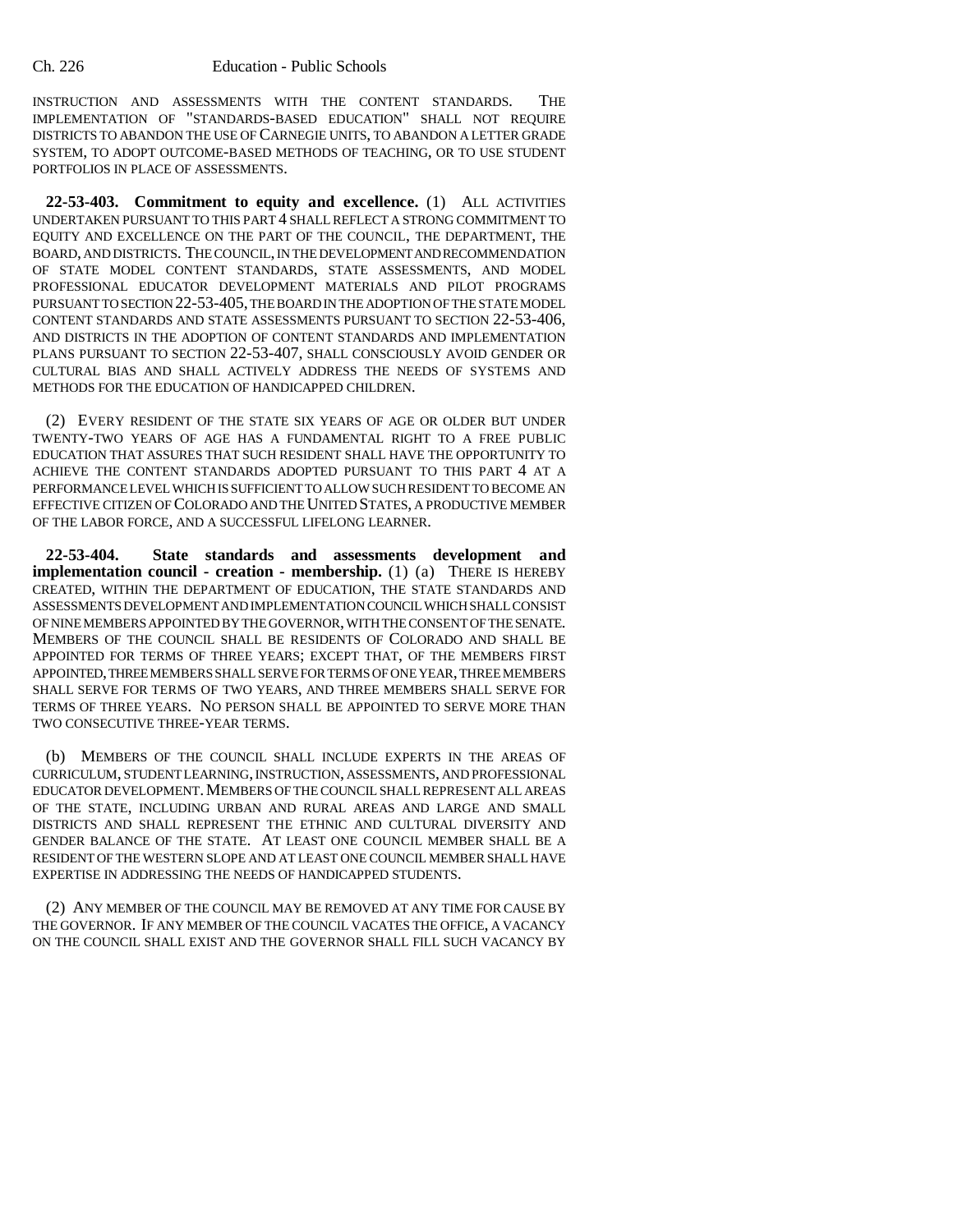APPOINTMENT FOR THE REMAINDER OF SUCH VACATING MEMBER'S TERM.

(3) MEMBERS OF THE COUNCIL SHALL BE REIMBURSED BY THE DEPARTMENT FOR THEIR ACTUAL AND NECESSARY EXPENSES INCURRED IN THE PERFORMANCE OF THEIR DUTIES PURSUANT TO THIS PART 4. FOR THE 1993-94 AND 1994-95 FISCAL YEARS, THE DEPARTMENT SHALL ALLOCATE THE MONEYS NORMALLY ALLOCATED TO FUND STATEWIDE TESTING PURSUANT TO SECTION 22-53-205 TO FUND ANY COSTS INCURRED BY THE COUNCIL PURSUANT TO THIS SUBSECTION (3) AND PURSUANT TO SECTION 22-53-405 AND TO FUND ANY PILOT PROFESSIONAL EDUCATOR DEVELOPMENT PROGRAMS DEVELOPED BY THE COUNCIL PURSUANT TO SECTION 22-53-405 (1) (d) (III).

(4) THE DEPARTMENT SHALL PROVIDE SUCH OFFICE SPACE, EQUIPMENT, AND STAFF SERVICES TO THE COUNCIL AS MAY BE NECESSARY FOR THE COUNCIL TO CARRY OUT ITS POWERS AND DUTIES AS SET FORTH IN THIS PART 4. IN ADDITION, THE COUNCIL MAY REQUEST ASSISTANCE AS NECESSARY FROM ANY OTHER STATE AGENCY.

**22-53-405. Powers and duties of the state standards and assessments development and implementation council.** (1) (a) ON OR BEFORE AUGUST 1,1994, THE COUNCIL SHALL DEVELOP AND RECOMMEND TO THE BOARD FOR ADOPTION FIRST PRIORITY STATE MODEL CONTENT STANDARDS IN THE AREAS OF READING, WRITING, MATHEMATICS, SCIENCE, HISTORY, AND GEOGRAPHY. AS A SECOND PRIORITY, THE COUNCIL SHALL DEVELOP AND RECOMMEND TO THE BOARD FOR ADOPTION STATE MODEL CONTENT STANDARDS IN THE AREAS OF ART, MUSIC, PHYSICAL EDUCATION, AND CIVICS.

(b) IN DEVELOPING SUCH STATE MODEL CONTENT STANDARDS, THE COUNCIL SHALL HEAVILY UTILIZE AND RELY UPON THE EXPERTISE OF DISTRICT PERSONNEL AND OTHER EDUCATION EXPERTS.

(c) IN DEVELOPING STATE MODEL CONTENT STANDARDS, THE COUNCIL, IN COLLABORATION WITH THE COMMISSION, SHALL, FOLLOWING APPROPRIATE PUBLIC NOTICE, HOLD A SERIES OF AT LEAST SIX PUBLIC MEETINGS THROUGHOUT THE STATE AT WHICH IT SHALL HEAR TESTIMONY REGARDING SUCH STATE MODEL CONTENT STANDARDS. THE COUNCIL SHALL ALSO SPECIFICALLY SEEK RECOMMENDATIONS FROM AND SHALL WORK IN COOPERATION WITH DISTRICTS, EDUCATORS, PARENTS, STUDENTS, REPRESENTATIVES FROM POSTSECONDARY EDUCATION, BUSINESS PERSONS, MEMBERS OF THE GENERAL COMMUNITY WHO ARE REPRESENTATIVE OF THE CULTURAL DIVERSITY OF THE STATE, THE STANDARDS AND ASSESSMENTS TASK FORCE APPOINTED BY THE COMMISSION, AND THE STATE ADVISORY ACCOUNTABILITY COMMITTEE CREATED IN SECTION 22-7-103 (3). IN ADDITION, IN DEVELOPING THE STATE MODEL CONTENT STANDARDS, THE COUNCIL SHALL CONSIDER NATIONAL CONTENT STANDARDS, SUCH AS THOSE ADOPTED BY THE NATIONAL COUNCIL OF TEACHERS OF MATHEMATICS, THE NATIONAL COUNCIL FOR GEOGRAPHIC EDUCATION AND THE NATIONAL GEOGRAPHIC SOCIETY, AND THE NATIONAL SCIENCE FOUNDATION, THE NATIONAL ACADEMY OF SCIENCE, AND THE NATIONAL SCIENCE TEACHERS ASSOCIATION, AND CONTENT STANDARDS ADOPTED IN OTHER STATES.

(d) IN RECOMMENDING STATE MODEL CONTENT STANDARDS FOR ADOPTION BY THE BOARD, THE COUNCIL SHALL ALSO RECOMMEND TO THE BOARD, THE COMMISSION, THE JOINT BUDGET COMMITTEE, AND THE HOUSE AND SENATE EDUCATION COMMITTEES A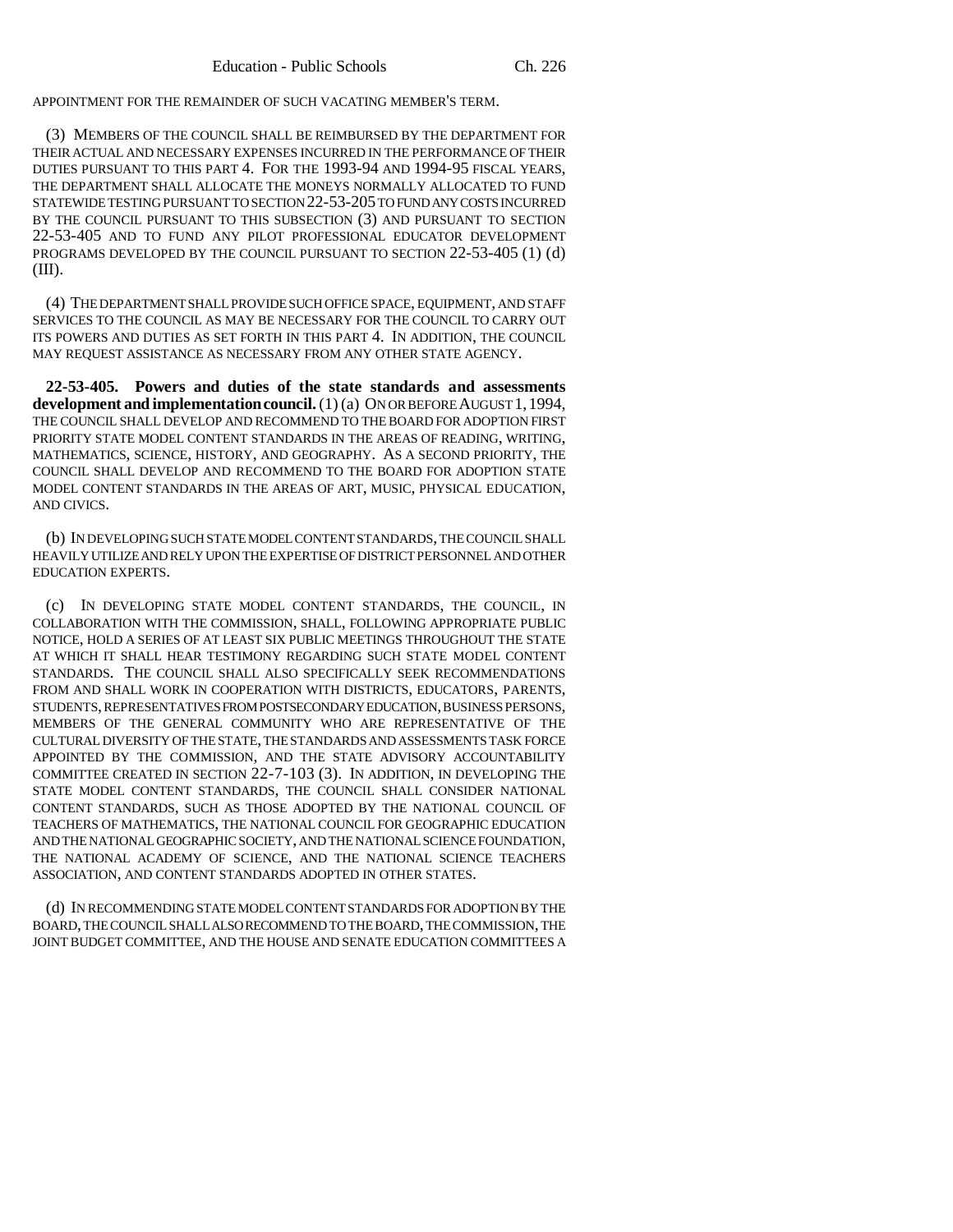PLAN FOR THE IMPLEMENTATION OF STANDARDS-BASED EDUCATION WHICH SHALL INCLUDE, BUT SHALL NOT BE LIMITED TO, THE FOLLOWING:

(I) PROPOSED TIMELINES FOR DISTRICTS TO ADOPT FIRST AND SECOND PRIORITY CONTENT STANDARDS AND IMPLEMENTATION PLANS AND TO BEGIN ASSESSING STUDENTS PURSUANT TO THE PROVISIONS OF SECTION 22-53-407;

(II) A SUMMARY OF THE FISCAL IMPACT OF THE IMPLEMENTATION OF STANDARDS-BASED EDUCATION AT THE STATE AND LOCAL LEVELS AND PROPOSED FUNDING AMOUNTS AND SOURCES, INCLUDING ADDITIONAL FUNDING AND THE REALLOCATION OF EXISTING FUNDS, AS NECESSARY FOR THE IMPLEMENTATION OF STANDARDS-BASED EDUCATION PURSUANT TO THIS PART 4 AT BOTH THE STATE AND DISTRICT LEVELS; AND

(III) PROPOSED MODEL PROFESSIONAL EDUCATOR DEVELOPMENT MATERIALS AND PROGRAMS AND PILOT PROFESSIONAL EDUCATOR DEVELOPMENT PROGRAMS FOR USE BY DISTRICTS AT THEIR DISCRETION.

(2) FOLLOWING ADOPTION OF THE STATE MODEL CONTENT STANDARDS BY THE BOARD PURSUANT TO SECTION 22-53-406 (1), THE COUNCIL SHALL DEVELOP AND RECOMMEND TO THE BOARD STATE ASSESSMENTS WHICH ARE ALIGNED WITH THE STATE MODEL CONTENT STANDARDS AND WHICH, FOLLOWING ADOPTION BY THE BOARD, SHALL BE ADMINISTERED STATEWIDE BY THE DEPARTMENT AT THE FOURTH GRADE, EIGHTH GRADE, AND TENTH GRADE LEVELS PURSUANT TO THE PROVISIONS OF SECTION 22-53-409. THE COUNCIL SHALL ALSO RECOMMEND AN ACCEPTABLE PERFORMANCE LEVEL ON EACH SUCH STATE ASSESSMENT. SUCH PERFORMANCE LEVEL SHALL BE CONTINUOUSLY REEXAMINED.

(3) THE COUNCIL MAY, AT ITS DISCRETION, CONTRACT WITH ANY DISTRICT OR CONSORTIUM OF DISTRICTS OR WITH ANY NONPROFIT GROUP WITH EXPERTISE IN EDUCATION FOR THE DEVELOPMENT OF STATE MODEL CONTENT STANDARDS AND STATE ASSESSMENTS. ANY SUCH CONTRACT SHALL BE SUBJECT TO APPROVAL BY THE BOARD.

(4) FOLLOWING ADOPTION OF THE STATE MODEL CONTENT STANDARDS AND STATE ASSESSMENTS BY THE BOARD, THE COUNCIL SHALL REVIEW AND RECOMMEND TO THE BOARD REVISIONS OF THE STATE MODEL CONTENT STANDARDS, THE STATE ASSESSMENTS, AND THE MODEL PROFESSIONAL EDUCATOR DEVELOPMENT MATERIALS, PROGRAMS, AND PILOT PROGRAMS AS NECESSARY TO MAINTAIN THE MAXIMUM EFFECTIVENESS OF THE STATE MODEL CONTENT STANDARDS, STATE ASSESSMENT STANDARDS, AND RECOMMENDED MODEL PROFESSIONAL EDUCATOR DEVELOPMENT MATERIALS, PROGRAMS, AND PILOT PROGRAMS. IN PREPARING ANY RECOMMENDED REVISIONS, THE COUNCIL SHALL SEEK RECOMMENDATIONS FROM AND SHALL WORK IN COOPERATION WITH EDUCATORS, PARENTS, STUDENTS, BUSINESS PERSONS, MEMBERS OF THE GENERAL COMMUNITY WHO ARE REPRESENTATIVE OF THE CULTURAL DIVERSITY OF THE STATE, AND THE STATE ADVISORY ACCOUNTABILITY COMMITTEE CREATED PURSUANT TO SECTION 22-7-103 (3).

**22-53-406. Adoption of state model content standards, state assessments, and timelines - resource bank.** (1) (a) ON OR BEFORE JANUARY 1, 1995, THE BOARD, AFTER CAREFUL CONSIDERATION OF THE RECOMMENDATIONS OF THE COUNCIL AND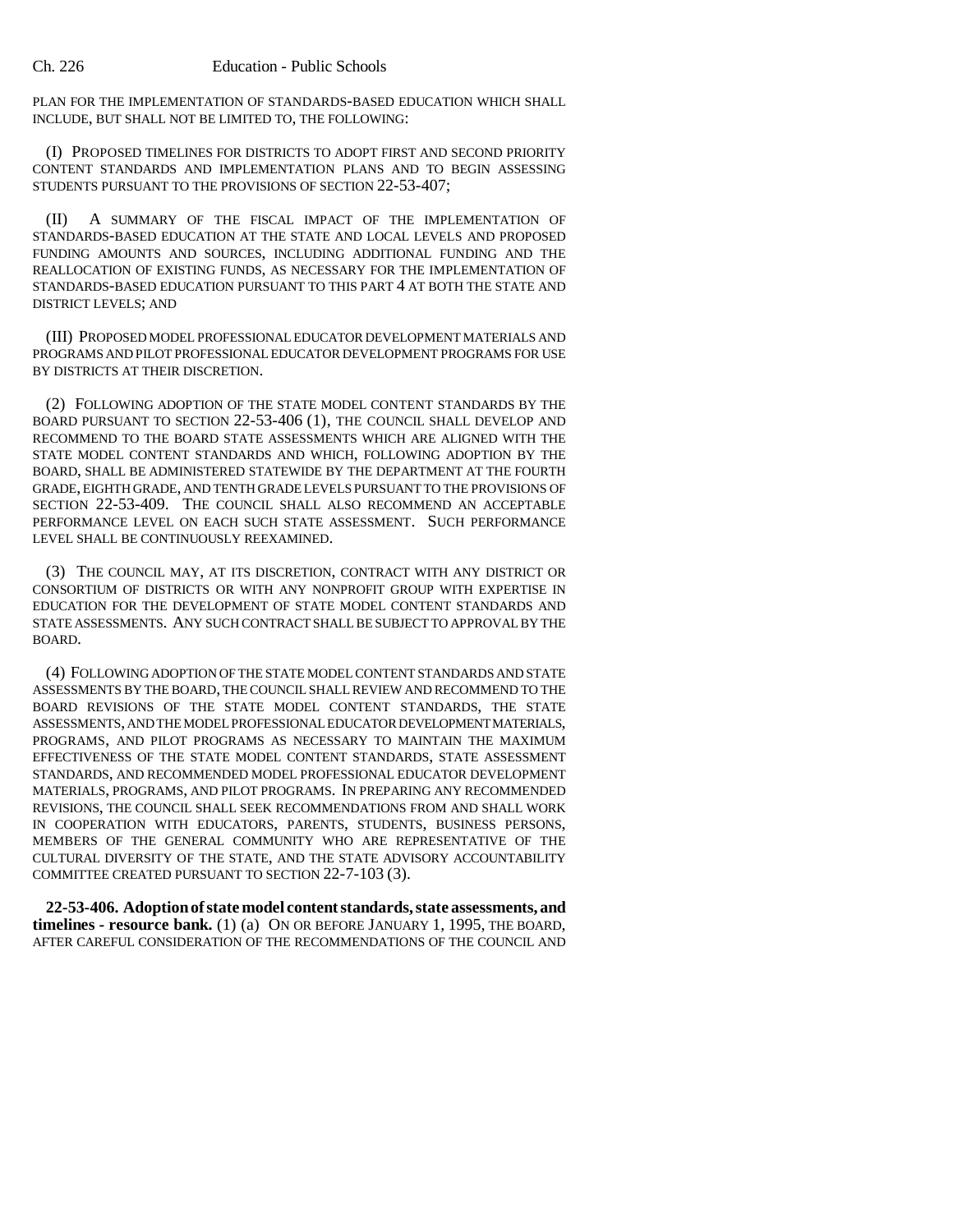IN CONSULTATION WITH THE COMMISSION, SHALL ADOPT FIRST PRIORITY STATE MODEL CONTENT STANDARDS IN THE AREAS OF READING, WRITING, MATHEMATICS, SCIENCE, HISTORY, AND GEOGRAPHY. AS A SECOND PRIORITY, THE BOARD, AFTER CAREFUL CONSIDERATION OF THE RECOMMENDATIONS OF THE COUNCIL AND IN CONSULTATION WITH THE COMMISSION, SHALL ADOPT STATE MODEL CONTENT STANDARDS IN THE AREAS OF ART, MUSIC, PHYSICAL EDUCATION, AND CIVICS.

(b) FOLLOWING ADOPTION OF THE STATE MODEL CONTENT STANDARDS PURSUANT TO PARAGRAPH (a) OF THIS SUBSECTION (1), THE BOARD, AFTER CAREFUL CONSIDERATION OF THE RECOMMENDATIONS OF THE COUNCIL AND IN CONSULTATION WITH THE COMMISSION, SHALL ADOPT REVISED STATE MODEL CONTENT STANDARDS AND REVISED STATE ASSESSMENTS AS NECESSARY TO MAINTAIN THE EFFECTIVENESS OF SUCH STATE MODEL CONTENT STANDARDS AND STATE ASSESSMENTS.

(2) ON OR BEFORE JANUARY 1, 1995, THE BOARD, AFTER CAREFUL CONSIDERATION OF THE RECOMMENDATIONS OF THE COUNCIL AND IN CONSULTATION WITH THE COMMISSION AND THE JOINT BUDGET COMMITTEE, SHALL ADOPT TIMELINES SPECIFYING THE TIME BY WHICH DISTRICTS SHALL ADOPT FIRST AND SECOND PRIORITY CONTENT STANDARDS AND IMPLEMENTATION PLANS AND BEGIN ASSESSING STUDENTS PURSUANT TO THE PROVISIONS OF SECTION 22-53-407.

(3) ON OR BEFORE JANUARY 1, 1996, THE BOARD, AFTER CAREFUL CONSIDERATION OF THE RECOMMENDATIONS OF THE COUNCIL, SHALL ADOPT STATE ASSESSMENTS WHICH ARE ALIGNED WITH THE STATE MODEL CONTENT STANDARDS AND SHALL SPECIFY AN ACCEPTABLE PERFORMANCE LEVEL ON EACH SUCH STATE ASSESSMENT. SUCH PERFORMANCE LEVEL SHALL BE CONTINUOUSLY REEXAMINED. IN ADDITION, THE BOARD MAY, AT ITS DISCRETION, ADOPT ADDITIONAL PERFORMANCE LEVELS.

(4) THE BOARD, THE COMMISSION, AND THE JOINT BUDGET COMMITTEE MAY, WITH WRITTEN COMMENTS, REFER ANY RECOMMENDATIONS RECEIVED PURSUANT TO SECTION 22-53-405 BACK TO THE COUNCIL FOR FURTHER REVIEW.

(5) THE BOARD SHALL ESTABLISH A RESOURCE BANK WHICH SHALL INCLUDE THE STATE MODEL CONTENT STANDARDS. IN ADDITION, THE RESOURCE BANK SHALL INCLUDE NATIONAL MODEL STANDARDS, MODEL PROGRAMS OF INSTRUCTION, MODEL ASSESSMENTS, AND MODEL MATERIALS FOR PROFESSIONAL EDUCATOR DEVELOPMENT WHICH ARE COLLECTED FROM DISTRICTS, FROM NATIONAL ORGANIZATIONS, AND FROM OTHER STATES FOR USE AS EXAMPLES BY DISTRICTS AT THEIR DISCRETION. ALL ITEMS INCLUDED IN THE RESOURCE BANK SHALL EXPLICITLY ADDRESS SYSTEMS AND METHODS FOR THE EDUCATION OF HANDICAPPED CHILDREN. ANY MODEL ASSESSMENTS INCLUDED IN THE RESOURCE BANK SHALL INCLUDE ALL NORMAL FORMAT MODIFICATIONS THAT ARE USED FOR HANDICAPPED CHILDREN. RESOURCE BANK MATERIALS SHALL BE AVAILABLE FOR USE ON OR BEFORE JUNE 1, 1995.

**22-53-407. Adoption of content standards by districts.** (1) IN ACCORDANCE WITH TIMELINES ADOPTED BY THE BOARD PURSUANT TO SECTION 22-53-406 (2), BUT NOT LATER THAN JANUARY 1, 1997, EACH DISTRICT SHALL ADOPT FIRST PRIORITY CONTENT STANDARDS IN THE AREAS OF READING, WRITING, MATHEMATICS, SCIENCE, HISTORY, AND GEOGRAPHY WHICH MEET OR EXCEED THE STATE MODEL CONTENT STANDARDS ADOPTED PURSUANT TO SECTION 22-53-406 (1). IN ACCORDANCE WITH TIMELINES ADOPTED BY THE STATE BOARD, DISTRICTS SHALL ALSO ADOPT SECOND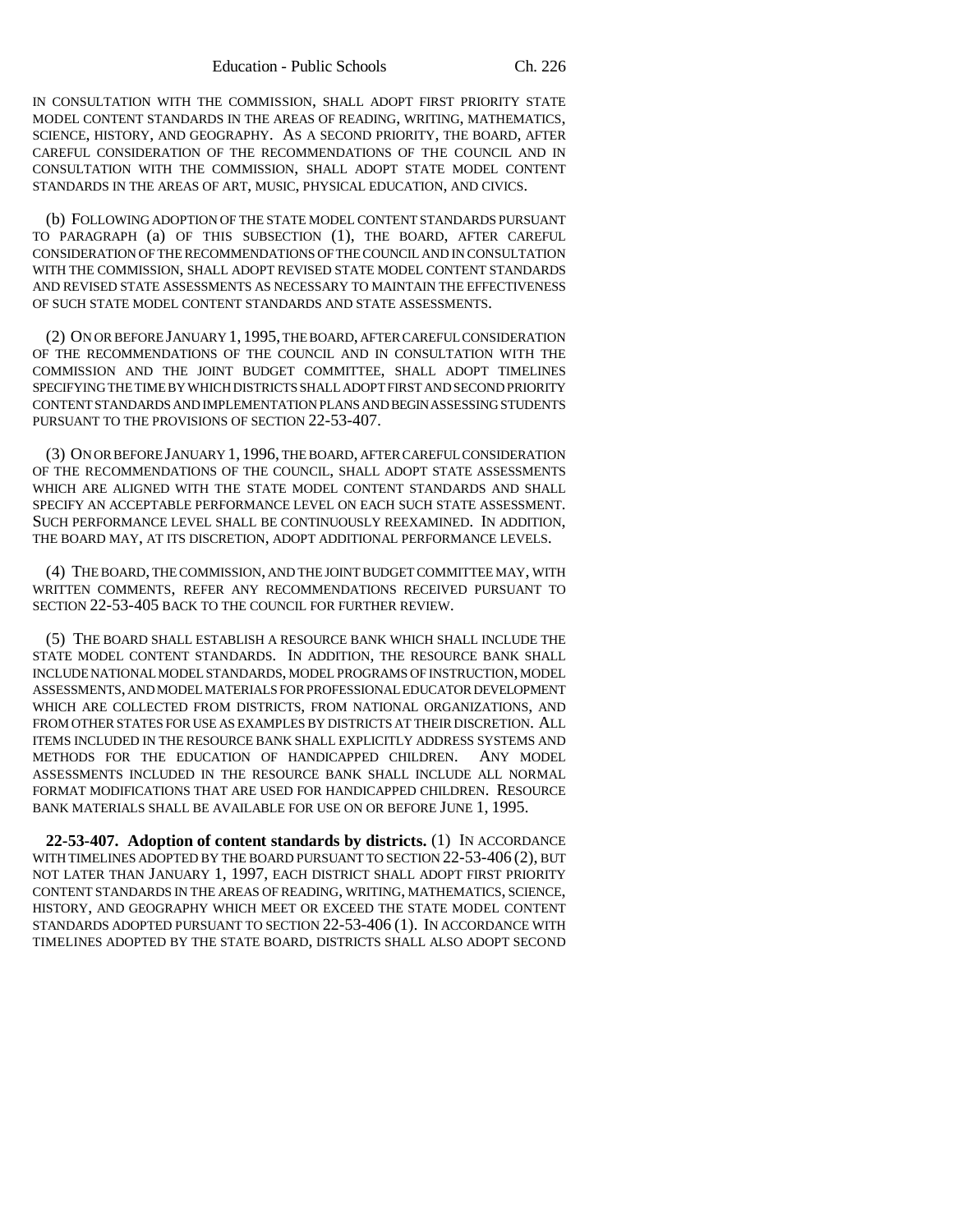## Ch. 226 Education - Public Schools

PRIORITY CONTENT STANDARDS IN THE AREAS OF ART, MUSIC, PHYSICAL EDUCATION, AND CIVICS. CONTENT STANDARDS MAY BE ADOPTED FOR EACH GRADE LEVEL OR MAY BE ADOPTED FOR GROUPINGS OF GRADE LEVELS. IN ADOPTING CONTENT STANDARDS, EACH DISTRICT SHALL SEEK INPUT FROM AND SHALL WORK IN COOPERATION WITH EDUCATORS, PARENTS, STUDENTS, BUSINESS PERSONS, MEMBERS OF THE GENERAL COMMUNITY WHO ARE REPRESENTATIVE OF THE CULTURAL DIVERSITY OF THE DISTRICT, AND THE DISTRICT'S ADVISORY ACCOUNTABILITY COMMITTEE CREATED PURSUANT TO SECTION 22-7-104.

(2) FOLLOWING ADOPTION OF CONTENT STANDARDS PURSUANT TO THIS SECTION, THE DISTRICT SHALL DEVELOP A PLAN FOR:

(a) REVISING CURRICULUM AND PROGRAMS OF INSTRUCTION TO ALIGN THEM WITH ADOPTED CONTENT STANDARDS AND TO ENSURE THAT EACH STUDENT WILL HAVE THE EDUCATIONAL EXPERIENCES NEEDED TO ACHIEVE THE ADOPTED CONTENT STANDARDS;

(b) DEVELOPING ASSESSMENTS WHICH WILL ADEQUATELY MEASURE EACH STUDENT'S PROGRESS TOWARD AND ACHIEVEMENT OF THE ADOPTED CONTENT STANDARDS, INCLUDING SPECIFICATION OF AN ACCEPTABLE PERFORMANCE LEVEL. SUCH PERFORMANCE LEVEL SHALL BE CONTINUOUSLY REEXAMINED.

(c) ADMINISTERING ASSESSMENTS DEVELOPED PURSUANT TO PARAGRAPH (b) OF THIS SUBSECTION (2) TO STUDENTS AT THE FOURTH, EIGHTH, AND TENTH GRADE LEVELS AND, AT THE DISTRICT'S DISCRETION, AT OTHER GRADE LEVELS;

(d) ADDRESSING THE DIFFERENT LEARNING STYLES AND NEEDS OF STUDENTS OF VARIOUS BACKGROUNDS AND ABILITIES AND ELIMINATING BARRIERS TO EQUITY WHICH EXIST WITHIN PUBLIC SCHOOLS WITHIN THE DISTRICT; AND

(e) PROVIDING PROFESSIONAL EDUCATOR DEVELOPMENT IN STANDARDS-BASED EDUCATION.

(3) THE PLAN ADOPTED PURSUANT TO SUBSECTION (2) OF THIS SECTION SHALL SPECIFICALLY ADDRESS THE EDUCATION OF HANDICAPPED CHILDREN. IN ADDITION, SUCH PLAN SHALL ADOPT TIMELINES FOR THE IMPLEMENTATION OF STANDARDS-BASED EDUCATION PURSUANT TO THIS PART 4.

(4) FOLLOWING ADOPTION OF CONTENT STANDARDS PURSUANT TO THIS SECTION, EACH DISTRICT SHALL REVIEW AND REVISE SUCH CONTENT STANDARDS AS NECESSARY TO MAINTAIN MAXIMUM EFFECTIVENESS. IN REVISING SUCH CONTENT STANDARDS, EACH DISTRICT SHALL SEEK RECOMMENDATIONS FROM AND SHALL WORK IN COOPERATION WITH EDUCATORS, PARENTS, STUDENTS, BUSINESS PERSONS, MEMBERS OF THE GENERAL COMMUNITY WHO ARE REPRESENTATIVE OF THE CULTURAL DIVERSITY OF THE DISTRICT, AND THE DISTRICT'S ADVISORY ACCOUNTABILITY COMMITTEE CREATED PURSUANT TO SECTION 22-7-104.

(5) FOLLOWING ADOPTION OF CONTENT STANDARDS, EACH SCHOOL DISTRICT SHALL, THROUGH WRITTEN MATERIALS AND PUBLIC MEETINGS, INFORM PARENTS OF STUDENTS ENROLLED IN SUCH DISTRICT OF THE APPLICATION AND EFFECT OF SUCH CONTENT STANDARDS AND STANDARDS-BASED EDUCATION, INCLUDING HOW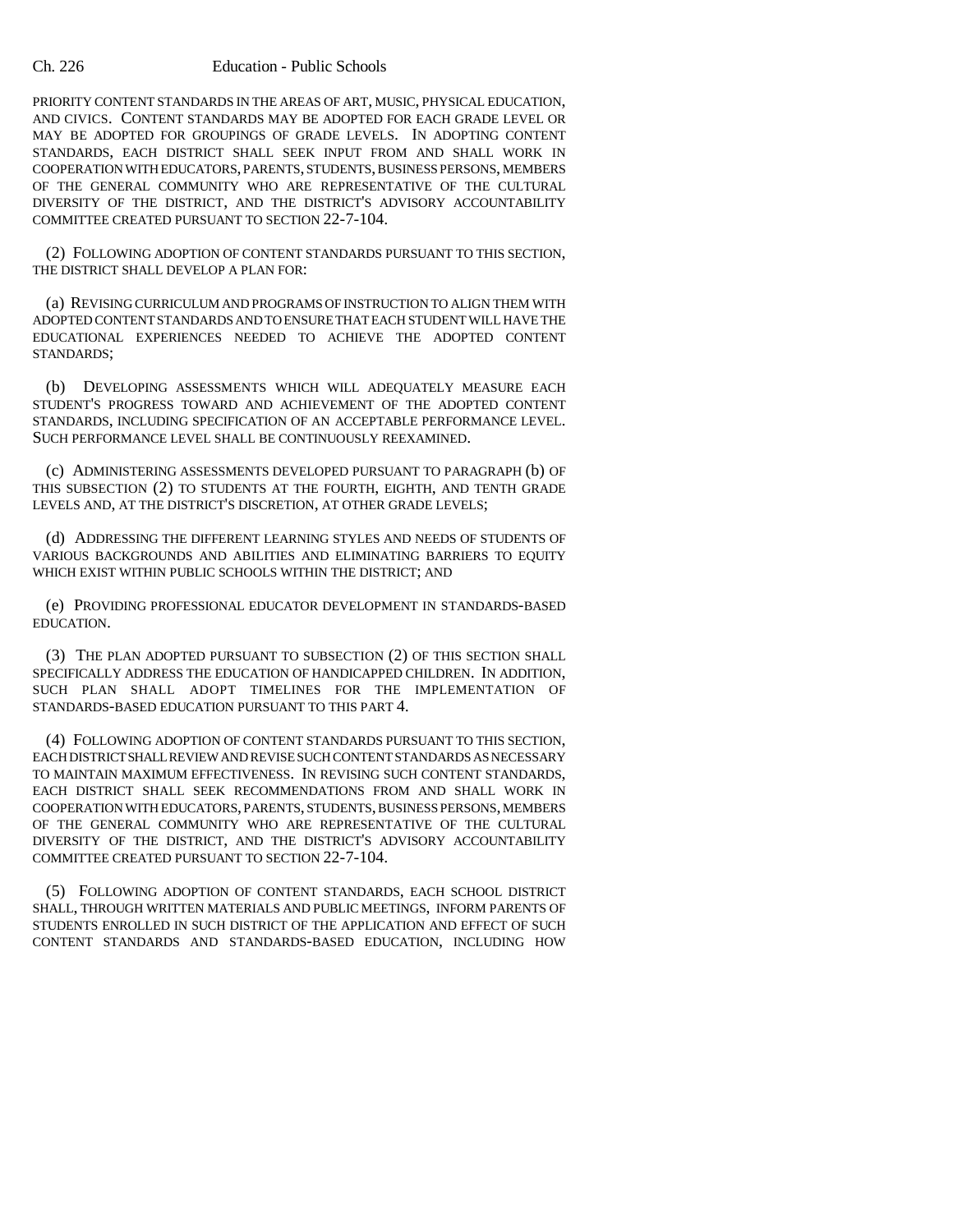STUDENTS' PROGRESS IN ACHIEVING CONTENT STANDARDS WILL BE MEASURED AND HOW PARENTS WILL BE INFORMED OF SUCH PROGRESS. SUCH INFORMATION SHALL ALSO BE PROVIDED TO THE DISTRICT ADVISORY ACCOUNTABILITY COMMITTEE AND THE BUILDING ADVISORY ACCOUNTABILITY COMMITTEES WITHIN SUCH DISTRICT.

(6) ANY INDIVIDUAL EDUCATION PROGRAM WHICH IS DEVELOPED FOR A STUDENT WITH DISABILITIES PURSUANT TO SECTION 22-20-108 (4) SHALL SPECIFY WHETHER SUCH STUDENT SHALL ACHIEVE THE DISTRICT'S ADOPTED STANDARDS OR WHETHER SUCH STUDENT SHALL ACHIEVE INDIVIDUALIZED STANDARDS WHICH WOULD INDICATE THE STUDENT HAS MET THE REQUIREMENTS OF SUCH STUDENT'S INDIVIDUAL EDUCATION PROGRAM.

**22-53-408. Temporary waiver of regulatory requirements.** (1) THE BOARD SHALL TEMPORARILY WAIVE THOSE REGULATORY REQUIREMENTS WHICH ARE IMPOSED ON DISTRICTS WHICH IT DETERMINES ARE APPROPRIATE FOR WAIVER, INCLUDING BUT NOT LIMITED TO ALL STATEWIDE TESTING REQUIREMENTS, IN ORDER TO ALLOW DISTRICTS TO CONCENTRATE THEIR ENERGIES AND RESOURCES ON THE DEVELOPMENT OF CONTENT STANDARDS, PROGRAMS OF INSTRUCTION, ASSESSMENTS, AND PROGRAMS FOR PROFESSIONAL EDUCATOR DEVELOPMENT IN STANDARDS-BASED EDUCATION AS REQUIRED BY THIS PART 4. SUCH WAIVER SHALL APPLY FOR ALL DISTRICTS AND SHALL BE IN PLACE AS LONG AS IS DEEMED NECESSARY BY THE BOARD.

(2) ON OR BEFORE FEBRUARY 1, 1994, THE DEPARTMENT SHALL SUBMIT TO THE EDUCATION COMMITTEES OF THE HOUSE OF REPRESENTATIVES AND THE SENATE A LIST OF THE ACTIVITIES OF THE DEPARTMENT AND THE REGULATORY REQUIREMENTS WHICH IT RECOMMENDS BE REDUCED OR ELIMINATED TO ALLOW FOR THE IMPLEMENTATION OF THIS PART 4 WITHIN EXISTING RESOURCES. IT IS THE INTENT OF THE GENERAL ASSEMBLY THAT OTHER ACTIVITIES OF LESSER PRIORITY BE REDUCED OR ELIMINATED IN ORDER TO IMPLEMENT THIS PART 4 WITHIN THE EXISTING RESOURCES OF THE DEPARTMENT. ANY LEGISLATION WHICH MAY BE NECESSARY TO IMPLEMENT SUCH LIST SHALL BE CONSIDERED DURING THE SECOND REGULAR SESSION OF THE FIFTY-NINTH GENERAL ASSEMBLY.

**22-53-409. Assessments.** (1) (a) EFFECTIVE JANUARY 1, 1996, THE DEPARTMENT SHALL IMPLEMENT A COLORADO STUDENT ASSESSMENT PROGRAM UNDER WHICH IT SHALL ADMINISTER STATEWIDE ASSESSMENTS, ADOPTED BY THE BOARD PURSUANT TO SECTION 22-53-406, IN THE FIRST PRIORITY AREAS OF READING, WRITING, MATHEMATICS, SCIENCE, HISTORY, AND GEOGRAPHY ON A STRATIFIED, RANDOM SAMPLING BASIS TO PROVIDE ACCURATE AND DETAILED INFORMATION TO THE PEOPLE OF COLORADO ON STUDENT ACADEMIC ACHIEVEMENT AND TO CORROBORATE THE QUALITY OF THE RESULTS PROVIDED BY DISTRICT ASSESSMENTS. FOLLOWING ADOPTION OF STATE MODEL CONTENT STANDARDS IN THE SECOND PRIORITY AREAS OF ART, MUSIC, PHYSICAL EDUCATION, AND CIVICS, SUCH AREAS SHALL BE INCLUDED IN THE COLORADO STUDENT ASSESSMENT PROGRAM. SUCH STATEWIDE ASSESSMENTS SHALL BE ADMINISTERED IN GRADES FOUR, EIGHT, AND TEN. THE TIMETABLE FOR ADMINISTERING SUCH ASSESSMENTS SHALL BE ESTABLISHED BY THE BOARD. THE INITIAL STATEWIDE ASSESSMENT SHALL BE CONSIDERED A BASELINE ASSESSMENT.

(b) THE GENERAL ASSEMBLY HEREBY RECOGNIZES THE IMPORTANCE OF ADMINISTERING ASSESSMENTS AT THE FOURTH GRADE LEVEL TO ENSURE AT AN EARLY STAGE THAT EACH STUDENT IS ATTAINING THE KNOWLEDGE AND MASTERING THE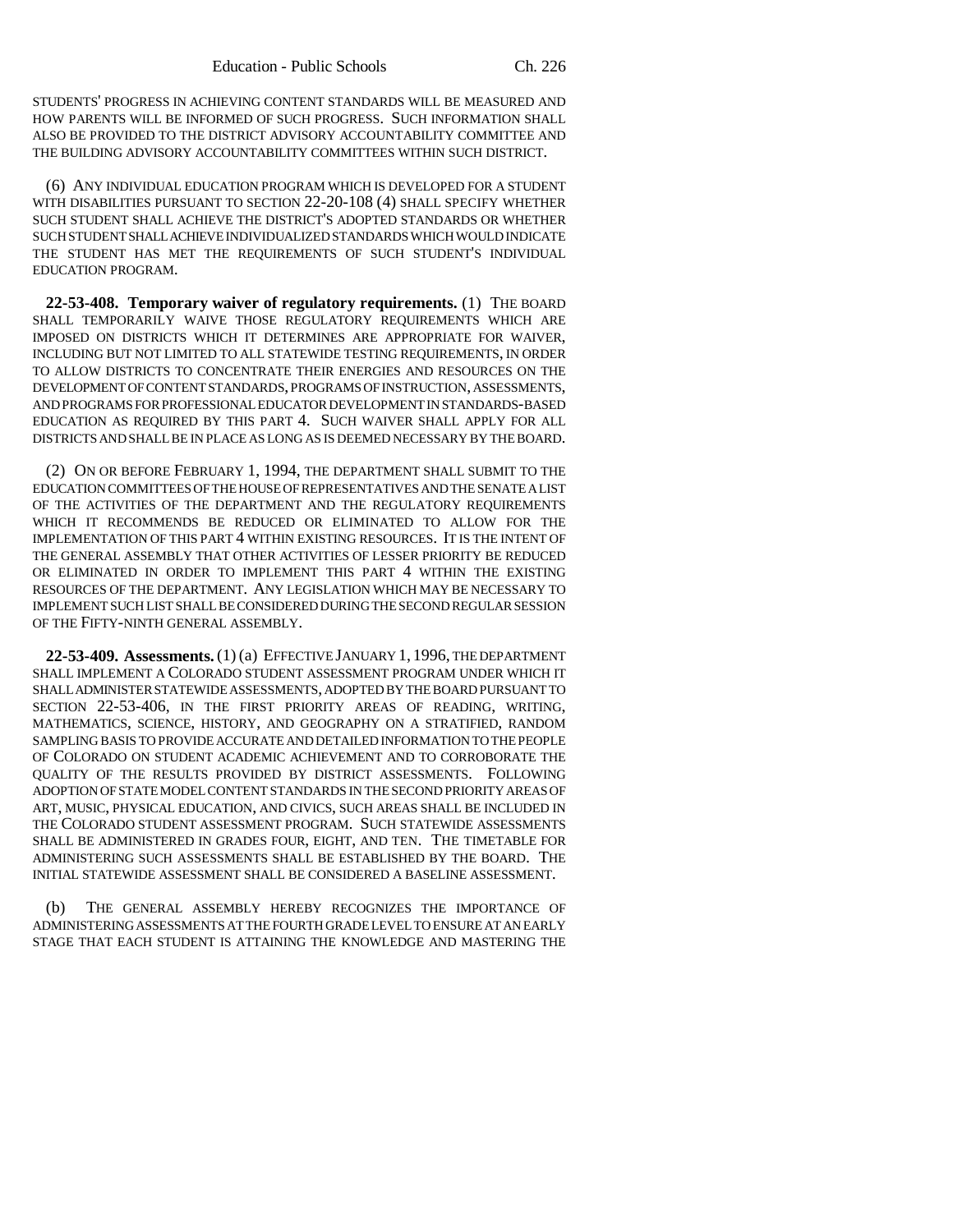SKILLS NECESSARY TO SUCCESSFULLY COMPLETE SUCH STUDENT'S EDUCATIONAL CAREER.

(2) PARTICIPATION IN THE COLORADO STUDENT ASSESSMENT PROGRAM SHALL BE REQUIRED OF ALL SCHOOLS SELECTED FOR THE STATEWIDE SAMPLES. EVERY SCHOOL SHALL PARTICIPATE IN THE COLORADO STUDENT ASSESSMENT PROGRAM AT LEAST ONCE EVERY THREE YEARS TO PROVIDE CORROBORATION OF STATE AND DISTRICT ASSESSMENT RESULTS.

(3) IN ACCORDANCE WITH TIMELINES ADOPTED BY THE BOARD PURSUANT TO SECTION 22-53-406 (2), BUT NOT LATER THAN JANUARY 1, 1998, EACH DISTRICT SHALL ADMINISTER ASSESSMENTS ADOPTED PURSUANT TO THE DISTRICT PLAN REQUIRED UNDER SECTION 22-53-407 (2) IN THE FIRST PRIORITY AREAS OF READING, WRITING, MATHEMATICS, SCIENCE, HISTORY, AND GEOGRAPHY TO STUDENTS AT THE FOURTH, EIGHTH, AND TENTH GRADE LEVELS. FOLLOWING ADOPTION OF CONTENT STANDARDS IN THE SECOND PRIORITY AREAS OF ART, MUSIC, PHYSICAL EDUCATION, AND CIVICS, SUCH AREAS SHALL BE INCLUDED IN THE DISTRICT ASSESSMENTS AT THE FOURTH, EIGHTH, AND TENTH GRADE LEVELS. RESULTS OF SUCH ASSESSMENTS SHALL BE REPORTED TO THE DEPARTMENT PURSUANT TO PARAGRAPH (b) OF SUBSECTION (4) OF THIS SECTION. NOTHING IN THIS SUBSECTION (3) SHALL PREVENT DISTRICTS FROM ADMINISTERING ASSESSMENTS AT LEVELS OTHER THAN THE FOURTH, EIGHTH, AND TENTH GRADE LEVELS.

(4) (a) THE DEPARTMENT SHALL PREPARE AN ANNUAL REPORT OF THE RESULTS OF STATEWIDE ASSESSMENTS WHICH SHALL BE DELIVERED TO THE COUNCIL, TO THE BOARD, TO THE COMMISSION, TO THE EDUCATION COMMITTEES OF THE HOUSE OF REPRESENTATIVES AND THE SENATE, TO THE DISTRICT ACCOUNTABILITY COMMITTEES, AND TO THE DISTRICTS AND WHICH SHALL BE AVAILABLE TO THE PUBLIC. THE FIRST REPORT SHALL BE AVAILABLE ON OR BEFORE JANUARY 1, 1997. SUCH REPORT SHALL INCLUDE THE PERCENTAGE OF STUDENTS ACHIEVING EACH OF THE PERFORMANCE LEVELS SPECIFIED BY THE BOARD AND SHALL BE REPORTED FOR THE STATE AS A WHOLE AS WELL AS BY GENDER, RACE, SEPARATE HANDICAPPING CONDITION, AND ETHNICITY OF STUDENTS AND BY DISTRICT, DISTRICT SIZE, AND SETTING CATEGORY OF EACH DISTRICT PURSUANT TO SECTION 22-53-105.

(b) IN ACCORDANCE WITH TIMELINES ADOPTED BY THE BOARD PURSUANT TO SECTION 22-53-406(2), BUT NOT LATER THAN JANUARY 1,1999, THE ANNUAL REPORT PREPARED BY THE DEPARTMENT SHALL ALSO CONTAIN ASSESSMENT RESULTS REPORTED BY EACH DISTRICT WHICH SPECIFY THE PERCENTAGE OF STUDENTS ACHIEVING EACH OF THE PERFORMANCE LEVELS SPECIFIED BY THE DISTRICT IN THE DISTRICT PLAN ADOPTED PURSUANT TO SECTION 22-53-407 (2) ON EACH OF THE DISTRICT CONTENT STANDARDS AS MEASURED BY ASSESSMENTS ADOPTED BY THE DISTRICT. SUCH RESULTS SHALL BE REPORTED FOR THE DISTRICT AS A WHOLE AS WELL AS BY GENDER, RACE, SEPARATE HANDICAPPING CONDITION, AND ETHNICITY OF STUDENTS IN ACCORDANCE WITH A STANDARD REPORTING FORMAT ESTABLISHED BY THE BOARD. IN ADDITION, AT THE FOURTH GRADE, EIGHTH GRADE, AND TENTH GRADE LEVELS, EACH DISTRICT SHALL SUBMIT A COMPARISON OF THE DISTRICT ASSESSMENT RESULTS AND THE STATE ASSESSMENT RESULTS IN A STANDARD REPORTING FORMAT ESTABLISHED BY THE BOARD IF STUDENTS IN SUCH DISTRICT PARTICIPATED IN THE COLORADO STUDENT ASSESSMENT PROGRAM FOR THAT YEAR. IN ADDITION, SUCH COMPARISON SHALL INCLUDE INFORMATION ESTABLISHING THE VALIDITY AND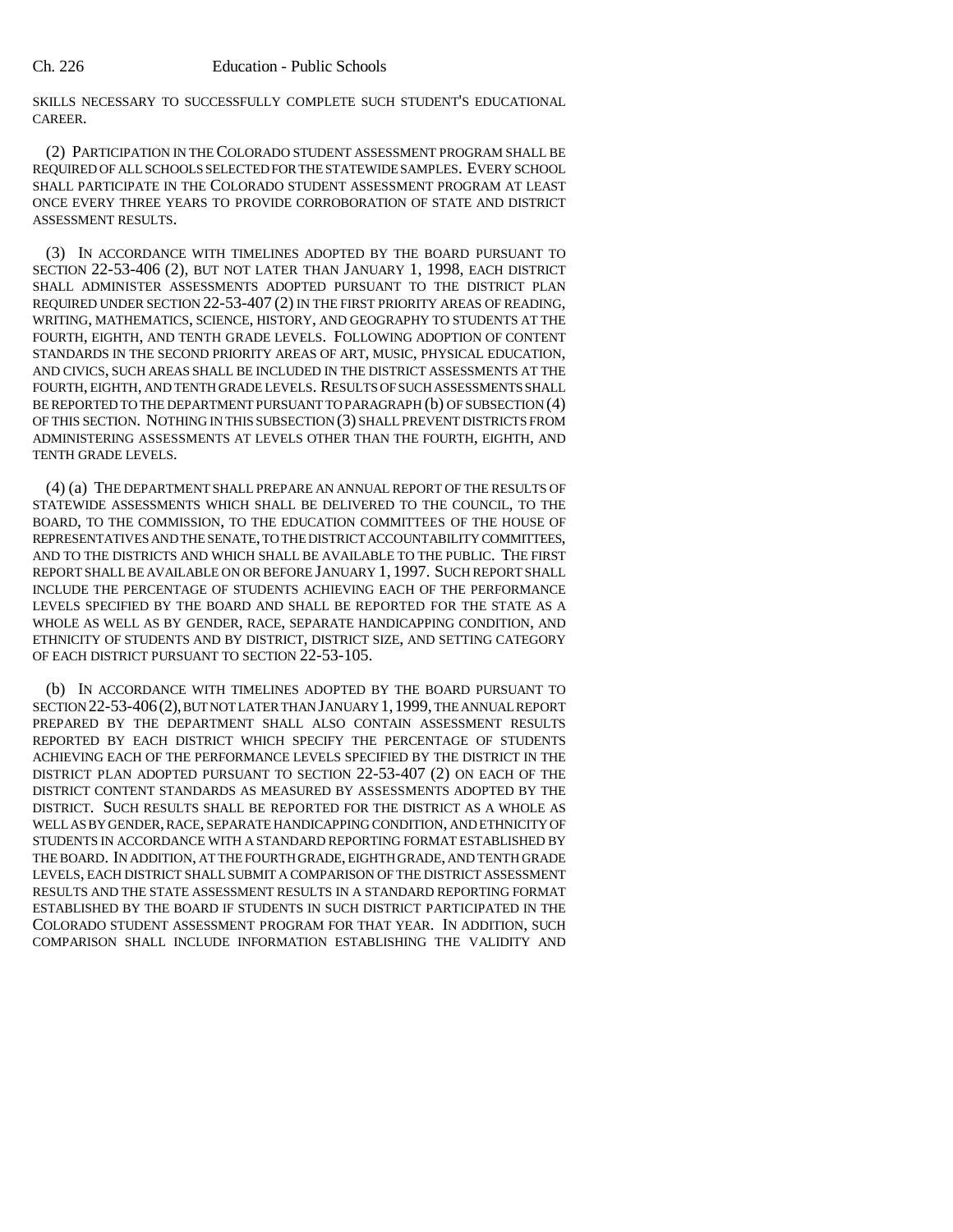RELIABILITY OF THE DISTRICT ASSESSMENTS AND THEIR INTERNAL COMPARABILITY AS WELL AS THEIR COMPARABILITY TO THE STATE ASSESSMENTS.

(c) EACH DISTRICT SHALL, TO THE EXTENT POSSIBLE, USE THE RESULTS OF THE DISTRICT ASSESSMENTS ADMINISTERED PURSUANT TO THIS SECTION AND THE INFORMATION INCLUDED IN THE ANNUAL REPORT TO DIAGNOSE THE LEARNING NEEDS OF INDIVIDUAL STUDENTS, TO PROVIDE FEEDBACK TO STUDENTS RELATED TO THEIR PROGRESS TOWARD ATTAINING HIGHER PERFORMANCE LEVELS ON DISTRICT CONTENT STANDARDS, AND TO REVISE ITS PROGRAMS OF INSTRUCTION AND ASSESSMENTS, AS NECESSARY, TO ASSIST THOSE STUDENTS NEEDING ADDITIONAL ACADEMIC SUPPORT IN ATTAINING HIGHER PERFORMANCE LEVELS.

**22-53-410. Annual public meeting.** THE COMMISSION SHALL HOLD AN ANNUAL PUBLIC MEETING IN CONJUNCTION WITH THE BOARD, THE COUNCIL, AND THE DEPARTMENT TO DISCUSS THE EFFECTIVENESS OF STANDARDS-BASED EDUCATION AS IMPLEMENTED BY THIS PART 4 AND THE ANNUAL REPORT OF ASSESSMENTS PREPARED BY THE DEPARTMENT PURSUANT TO SECTION 22-53-409. NOTICE OF SUCH MEETING SHALL BE POSTED IN EVERY PUBLIC SCHOOL IN THE STATE NO LATER THAN THIRTY DAYS PRIOR TO SUCH MEETING. MEMBERS OF THE GENERAL PUBLIC SHALL HAVE OPPORTUNITY TO PRESENT TESTIMONY AT SUCH HEARING REGARDING THE ANNUAL REPORT AND THE EFFECTIVENESS OF STANDARDS-BASED EDUCATION AS IMPLEMENTED BY THE DISTRICTS, THE BOARD, AND THE DEPARTMENT.

**SECTION 2.** 22-2-106 (2), Colorado Revised Statutes, 1988 Repl. Vol., is amended to read:

**22-2-106. State board - duties.** (2) (a) The state board shall withhold its accreditation of any school district under subsection (1) PARAGRAPH (c) of SUBSECTION (1) OF this section if it determines that the school district has not discharged its responsibilities under article 7 of this title.

(b) THE STATE BOARD SHALL WITHHOLD ITS ACCREDITATION OF ANY SCHOOL DISTRICT UNDER PARAGRAPH (c) OF SUBSECTION (1) OF THIS SECTION IF IT DETERMINES THAT THE SCHOOL DISTRICT HAS NOT ADOPTED CONTENT STANDARDS AND A PLAN FOR IMPLEMENTATION PURSUANT TO THE PROVISIONS OF SECTION 22-53-407.

**SECTION 3.** 22-5-115, Colorado Revised Statutes, 1988 Repl. Vol., is amended BY THE ADDITION OF A NEW SUBSECTION to read:

**22-5-115. Financing boards of cooperative services.** (4) FOR BUDGET YEARS COMMENCING ON OR AFTER JULY 1, 1996, THE AMOUNT RECEIVED BY ANY BOARD OF COOPERATIVE SERVICES PURSUANT TO THIS SECTION SHALL BE USED TO FUND PROFESSIONAL EDUCATOR DEVELOPMENT IN STANDARDS-BASED EDUCATION PURSUANT TO THE PLAN ADOPTED BY EACH SCHOOL DISTRICT PURSUANT TO SECTION 22-53-407 (2) IN EACH SCHOOL DISTRICT WHICH IS A MEMBER OF SUCH BOARD AND IN ANY NONMEMBER SCHOOL DISTRICT WHICH CHOOSES TO PARTICIPATE IN A PROFESSIONAL EDUCATOR DEVELOPMENT PROGRAM WITH ANY BOARD OF COOPERATIVE SERVICES.

**SECTION 4.** 22-20-108 (4), Colorado Revised Statutes, 1988 Repl. Vol., is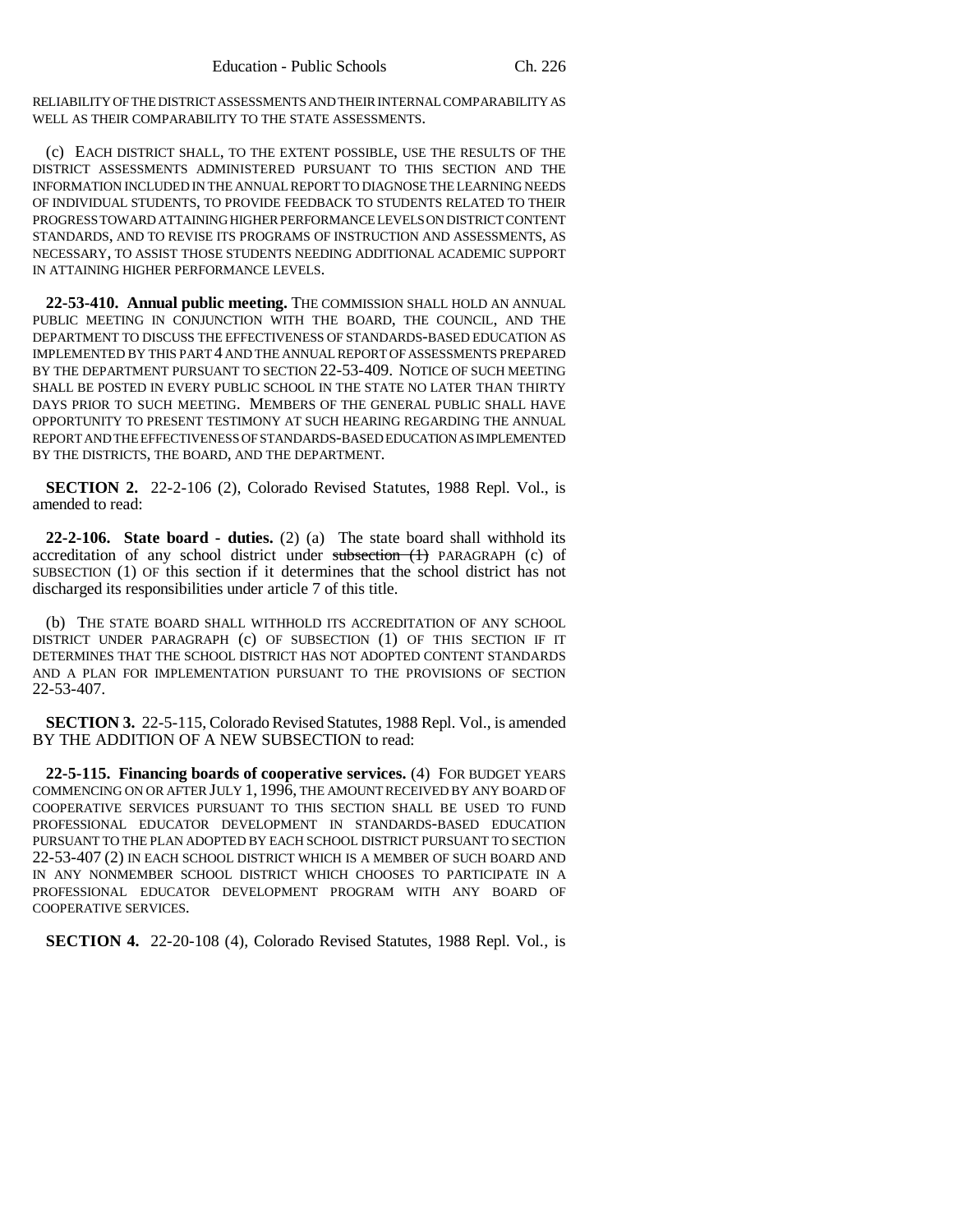amended to read:

**22-20-108. Determination of handicap - enrollment.** (4) Each child determined to be handicapped by the committee pursuant to subsection (1) of this section shall be provided with an individual educational program which shall be developed in accordance with requirements established by the state board of education and shall be reviewed annually. SUCH INDIVIDUAL EDUCATION PROGRAM SHALL SPECIFY WHETHER SUCH STUDENT SHALL ACHIEVE THE CONTENT STANDARDS ADOPTED BY THE DISTRICT IN WHICH SUCH STUDENT IS ENROLLED OR WHETHER SUCH STUDENT SHALL ACHIEVE INDIVIDUALIZED STANDARDS WHICH WOULD INDICATE THE STUDENT HAS MET THE REQUIREMENTS OF SUCH STUDENT'S INDIVIDUAL EDUCATION PROGRAM. When a handicapped child is to be placed outside of the district of residence, the receiving agency, institution, or school district providing the services shall cooperate in the development of the individual education program. The individual education program shall be coordinated with all individual plans required by other federal or state programs in order to provide for maximum coordination of service to the handicapped child, which may include the provision of appropriate services for the handicapped child, by agreement or contract with public agencies or nonprofit organizations or residential child care facilities. For children placed without the prior written approval of the school district of residence, the individual education program shall be the responsibility of the facility providing the educational program.

**SECTION 5.** 22-32-109 (1), Colorado Revised Statutes, 1988 Repl. Vol., as amended, is amended BY THE ADDITION OF A NEW PARAGRAPH to read:

**22-32-109. Board of education - specific duties.** (1) In addition to any other duty required to be performed by law, each board of education shall have and perform the following specific duties:

(aa) TO ADOPT CONTENT STANDARDS AND A PLAN FOR IMPLEMENTATION OF SUCH CONTENT STANDARDS PURSUANT TO THE PROVISIONS OF SECTION 22-53-407.

**SECTION 6.** 22-32-109.5, Colorado Revised Statutes, 1988 Repl. Vol., is amended BY THE ADDITION OF A NEW SUBSECTION to read:

**22-32-109.5. Board of education - specific duties - testing requirements repeal.** (3) (a) ANY TESTING REQUIREMENTS SPECIFIED IN THIS SECTION ARE SUSPENDED FOR THE 1993-94 AND 1994-95 FISCAL YEARS.

(b) THIS SUBSECTION (3) IS REPEALED, EFFECTIVE JULY 1, 1995.

**SECTION 7.** 22-53-205, Colorado Revised Statutes, 1988 Repl. Vol., is amended to read:

**22-53-205. Achievement testing - repeal.** (1) The state board of education shall provide by rule for the administration by the department of education of a standardized achievement test or tests to a statistically valid random sample of pupils in selected grades at a time to be specified by the state board. Test scores and other information derived from the administration of such test or tests shall be reported to the state board and the general assembly in accordance with reporting procedures adopted by the state board.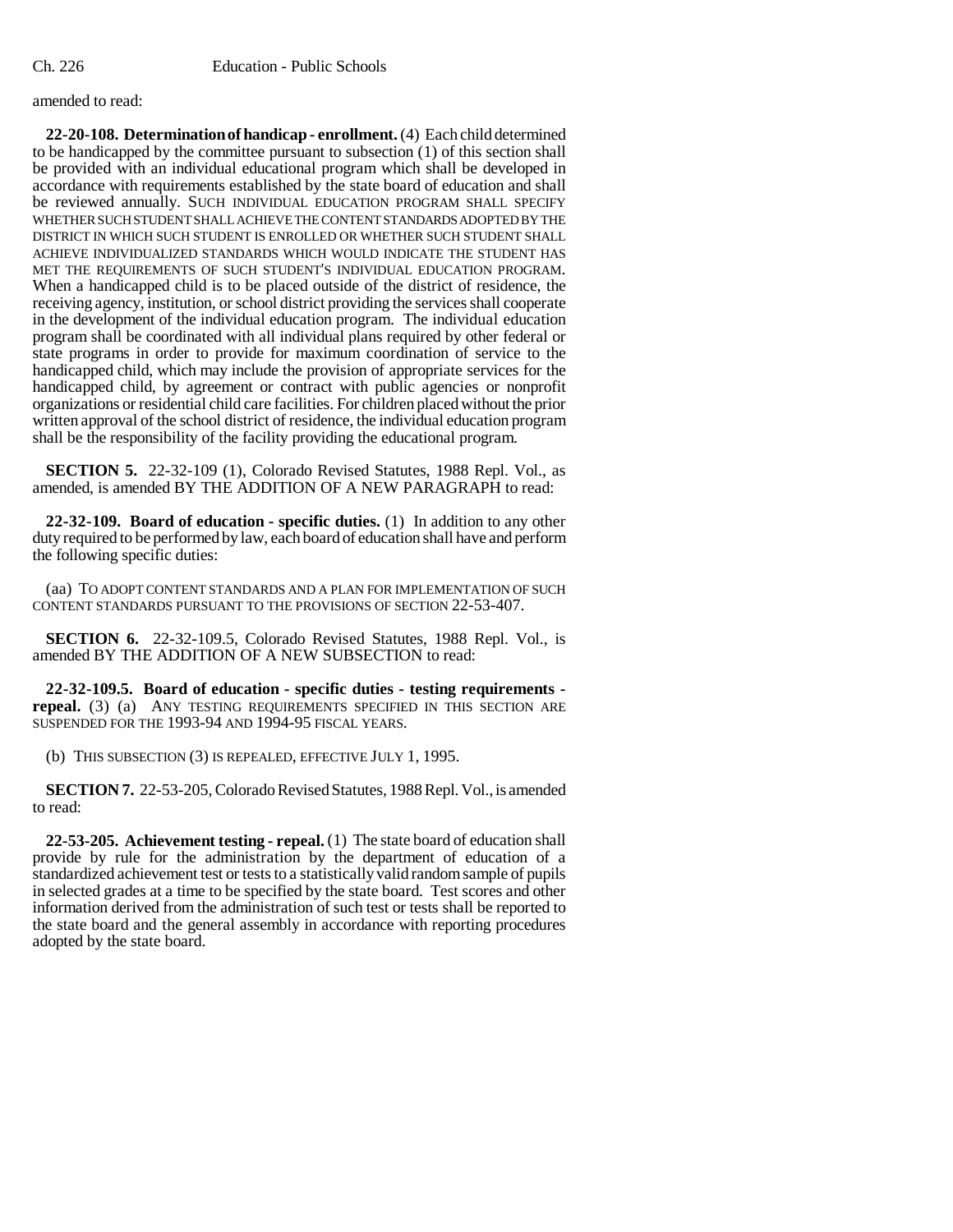(2) (a) THE REQUIREMENTS OF THIS SECTION SHALL BE SUSPENDED FOR THE 1993-94 AND 1994-95 FISCAL YEARS.

(b) THIS SUBSECTION (2) IS REPEALED, EFFECTIVE JULY 1, 1995.

**SECTION 8.** 22-60.5-203 (2) (h) and (2) (i), Colorado Revised Statutes, 1988 Repl. Vol., as amended, are amended, and the said 22-60.5-203 (2) is further amended BY THE ADDITION OF A NEW PARAGRAPH, to read:

**22-60.5-203. Assessment of professional competencies.** (2) The following list of areas of knowledge is a guideline to be used by the state board of education and shall not be construed as inclusive or prescriptive:

(h) Knowledge and awareness of the needs of students from culturally diverse backgrounds; and

(i) Knowledge and use of technology in the classroom; AND

(j) KNOWLEDGE AND APPLICATION OF STANDARDS-BASED EDUCATION PURSUANT TO PART 4 OF ARTICLE 53 OF THIS TITLE.

**SECTION 9.** 22-60.5-303 (2) (f) and (2) (g), Colorado Revised Statutes, 1988 Repl. Vol., as amended, are amended, and the said 22-60.5-303 (2) is further amended BY THE ADDITION OF A NEW PARAGRAPH, to read:

**22-60.5-303. Assessment of professional competencies.** (2) The following list of areas of knowledge is a guideline to be used by the state board of education and shall not be construed as inclusive or prescriptive:

(f) Personnel administration, including staff development and evaluation; and

(g) Child growth and development; AND

(h) KNOWLEDGE AND APPLICATION OF STANDARDS-BASED EDUCATION PURSUANT TO PART 4 OF ARTICLE 53 OF THIS TITLE.

**SECTION 10.** 22-60.5-308 (2) (f) and (2) (g), Colorado Revised Statutes, 1988 Repl. Vol., as amended, are amended, and the said 22-60.5-308 (2) is further amended BY THE ADDITION OF A NEW PARAGRAPH, to read:

**22-60.5-308. Assessment of professional competencies.** (2) The following list of areas of knowledge is a guideline to be used by the state board of education and shall not be construed as inclusive or prescriptive:

(f) Resource utilization; and

(g) Child growth and development; AND

(h) KNOWLEDGE AND APPLICATION OF STANDARDS-BASED EDUCATION PURSUANT TO PART 4 OF ARTICLE 53 OF THIS TITLE.